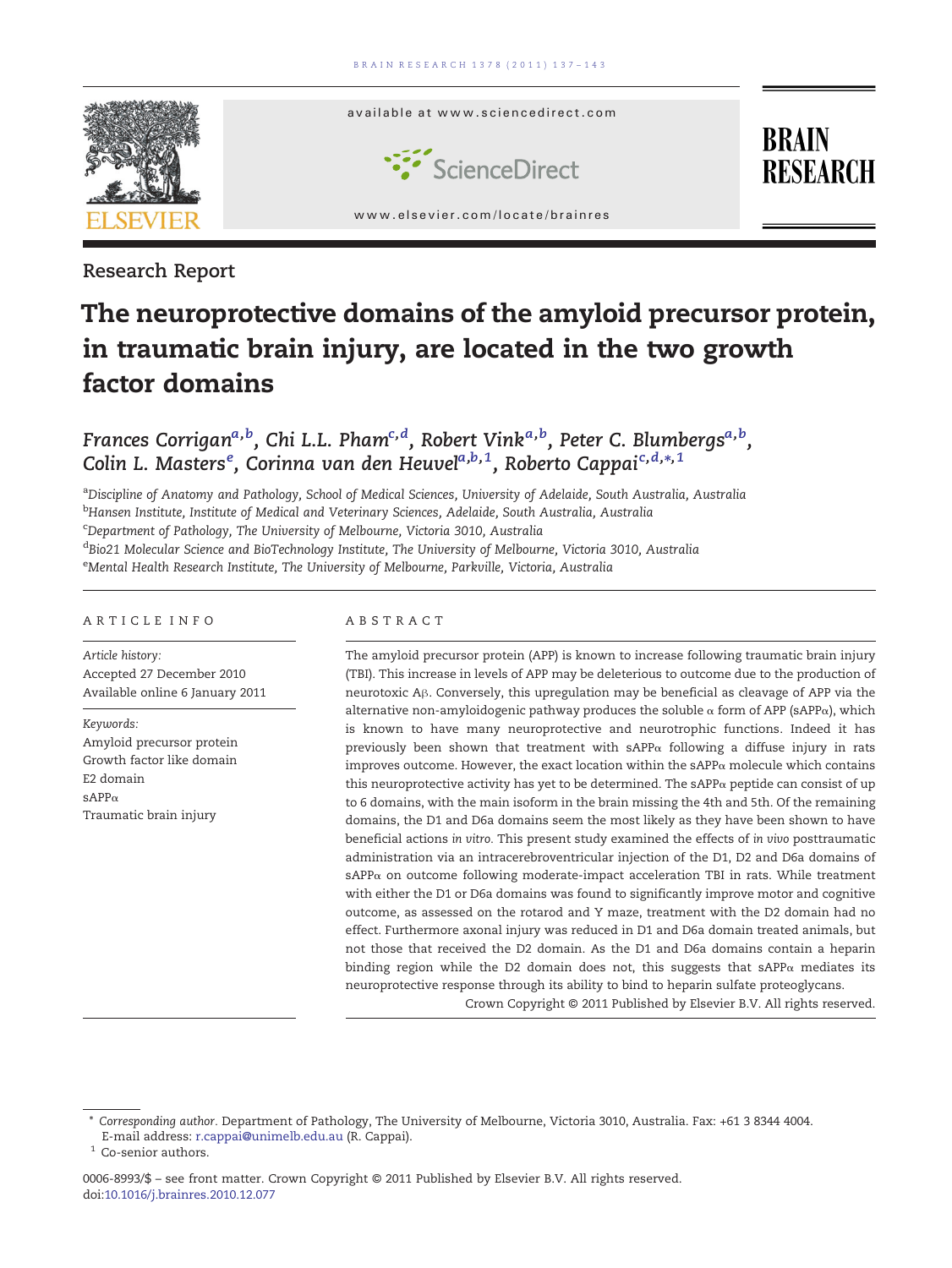#### <span id="page-1-0"></span>1. Introduction

Traumatic brain injury (TBI) is a leading cause of morbidity and mortality with an estimated 10 million people affected annually by an injury serious enough to result in death or hospitalization ([Hyder et al., 2007\)](#page-5-0). Following TBI, cell death is caused by the initial insult and the ongoing contribution of secondary factors such as excitotoxicity, oxidative stress and inflammation [\(Bramlett and](#page-5-0) [Dietrich, 2004; Enriquez and Bullock, 2004](#page-5-0)). Although this delayed tissue damage provides a therapeutic window with an opportunity to limit neuronal damage [\(Vink and Van Den Heuvel, 2004\)](#page-6-0), there are currently no accepted pharmacological interventions available for the treatment of TBI [\(Maas et al.](#page-5-0)). As such it seems that the identification of factors within the endogenous neuroprotective and neurotrophic pathways may facilitate the development of novel therapeutic strategies. This is especially important as the upregulation of these pathways appears to be inhibited with more severe injuries [\(Thompson et al., 2006\)](#page-6-0).

Recent evidence suggests that the amyloid precursor protein (APP) may play a role in these neuroprotective and neurotrophic pathways following TBI, with the metabolite sAPP $\alpha$  shown to improve motor outcome with an associated reduction in axonal injury and apoptotic cell death when administered to rats following TBI [\(Thornton et al., 2006\)](#page-6-0). Indeed, multiple studies have highlighted the role of sAPPα in providing neuroprotection ([Goodman and Mattson, 1994; Masliah et al., 1997\)](#page-5-0), enhancing neurite outgrowth [\(Ohsawa et al., 1997; Qiu et al., 1995\)](#page-5-0), promoting synaptogenesis ([Bell et al., 2006\)](#page-5-0) and increasing neurogenesis ([Caille et al., 2004\)](#page-5-0).

sAPP $\alpha$  can consist of up to 6 different domains, although predominant isoform of APP which is present in the central nervous system, APP695, does not contain the 4th (KPI) or 5th (OX-2) domains [\(Sandbrink et al., 1996](#page-6-0)). Thus sAPPα from APP695 can be divided into a growth factor like domain (D1), a copper binding region (D2), an acidic region (D3), and a carbohydrate domain (D6), with the carbohydrate domain further divided into an E2 domain (D6a) and a juxtamembrane region (D6b) ([Reinhard](#page-5-0) [et al., 2005; Storey and Cappai, 1999\)](#page-5-0). It should also be noted that the combination of the D1 and D2 domains is sometimes referred to as the E1 domain ([Soba et al., 2005](#page-6-0)). Only the D1, D2 and D6a domains participate in secondary structure formation with the D3 and D6b domains providing flexible linkers to connect the individual folding units [\(Reinhard et al., 2005\)](#page-5-0). The beneficial actions of sAPPα have previously been linked to the D1 and D6a domains [\(Jin et al., 1994; Ohsawa et al., 1997; Qiu et al.,](#page-5-0) [1995](#page-5-0)). However, their efficacy in vivo, and their ability to improve outcome following TBI, is yet to be determined. As such the present study examined the effects of in vivo post-traumatic administration of the D1, D2 and D6a domains of sAPP $\alpha$  on functional outcome following severe impact acceleration TBI compared to that of animals treated with the full length sAPPα.

#### 2. Results

2.1. The D1 and D6a domains of sAPP $\alpha$  are as effective as the full length peptide at improving motor outcome post-injury

Following TBI, motor outcome was determined using the rotarod (Figs. 1A–C), with sham rats performing at close to the maximum time of 120 s, ranging from 111.5 s to 118.7 s over the testing period. The vehicle animals were significantly impaired on all days following injury (p< 0.01), and although they did improve from 45 s on day 1 to 85.5 s on day 7 postinjury, they never returned to sham level. Similarly, the D2 treated rats (Fig. 1C) were significantly worse than sham rats



Fig. 1 – Motor (rotarod) scores for rats following TBI. The D1 (1A), D6a (1B) and D2 (1C) treated groups are compared to the performance of the sham, sAPP $\alpha$  and vehicle control groups. Results are expressed as means $\pm$ SEM (n=10 per group)  $(**p<0.001, **p<0.01$  compared to vehicle controls).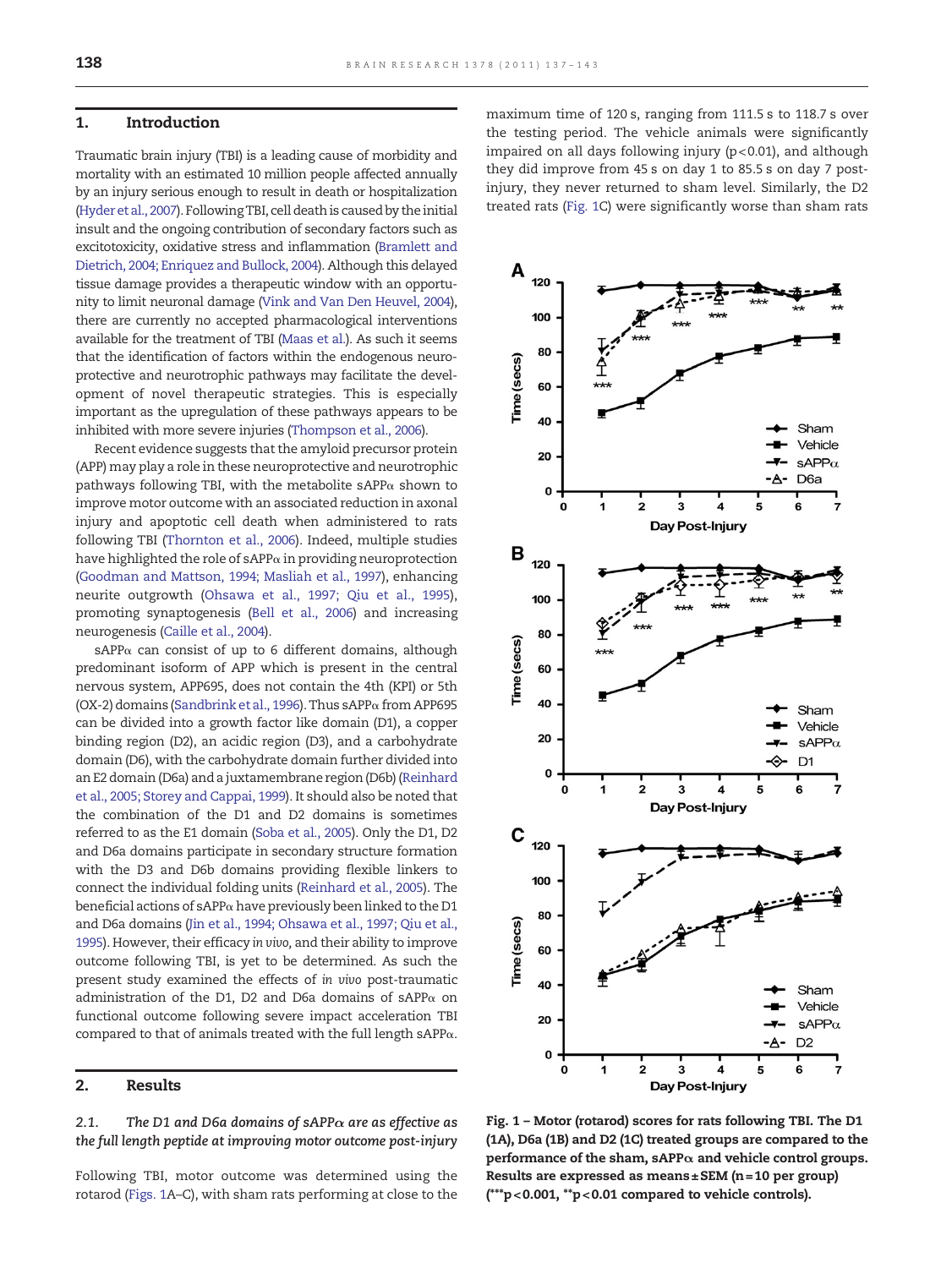on days 1 to 5 following injury (p< 0.001), with scores from 46.2 s on day 1 to 94 s on day 7. In contrast the D1 [\(Fig. 1A](#page-1-0)) and D6a [\(Fig. 1](#page-1-0)B) groups were almost identical to the sAPP $\alpha$ treatment group, being significantly different from shams only on day 1 post-injury. At this time point they were, however, still performing significantly better than the vehicle ( $p$ <0.001) and D2 ( $p$ <0.01) treated animals with scores of 80 s (sAPPα), 86 s (D1) and 75 s (D6a). By day 3 the times for the sAPP $\alpha$ , D1 and D6a groups were similar to those for sham animals at 113.7 s, 108.6 s and 108.2 s respectively, and remained at this level for the week of assessment. Indeed, they were significantly different to vehicle treated animals on all days (1 to 7) post-injury (p < 0.01). In contrast treatment with D2 was ineffective, with these animals showing no significant difference as compared to the vehicle treated rats on all days tested.

### 2.2. The D1 and D6a domains of sAPP $\alpha$  are as effective as the full length peptide at improving cognitive outcome post-injury

Cognitive outcome was tested using the Y Maze on days 5 (Fig. 2A) and 10 (Fig. 2B) post-injury. At both days 5 and day 10 post-injury, the sAPPα, D1 and D6a treated rats were similar to sham animals in that they spent significantly more time (p< 0.01) in the novel arm than either the start or other arm. Indeed the amount of time spent in the novel arm was similar in these groups with sham animals spending 80.33 s on day 5 and 84.4 s on day 10 in the novel arm compared to 83.22 and 81.67 s for the sAPPα treated group, 89.1 and 75.91 s in the D6a treated group and 85.4 and 83.4 s for the D1 treated group. In contrast the vehicle and D2 treated animals did not spend significantly more time in any of the arms. On day 10 the vehicle treated animals spent 58.3 s in the novel arm, 64.17 s in the start arm and 57.5 s in the other arm. Similarly at day 10 the D2 treated animals spent 64.3 s in the novel arm, 54.1 s in the start arm and 61.5 s in the other arm. There was no significant difference between the groups in number of arm entries on either day 5 or 10 post-injury (data not shown).

#### 2.3. The D1 and D6a domains of sAPP $\alpha$  are as effective as the full length peptide at reducing axonal injury post-injury

To determine if the improvement in motor function and cognition correlated to the neuroprotective activity of APP, axonal injury was determined by counting the numbers of APP immunopositive lengths within the corpus callosum (Fig. 3). The vehicle and D2 treated animals had a significant increase (p< 0.05) in the number of injured axons when compared to sham animals. In contrast, the sAPPα, D1 and D6a treated animals were not significantly different to sham controls and had significantly less injured axons than the vehicle  $(p<0.05)$ or D2 treated animals (p< 0.05).

#### 3. Discussion

This study found that the D1 and D6a, but not the D2 domain of sAPPα were as effective as the full length peptide at improving outcome following TBI. Animals treated with the



Fig. 2 – A) Cognitive outcome (Y Maze) on day 5 following injury. Results are expressed as means±SEM (Vehicle, sAPP $\alpha$  and D6a groups n=10, Sham, D1 and D2 groups n=9) (\*\*\*p< 0.001 compared to start and other arms). B) Cognitive outcome (Y Maze) on day 10 following injury. Results are expressed as means $\pm$ SEM (Vehicle, sAPP $\alpha$  and D6a groups n= 10, Sham, D1 and D2 groups n = 9) (\*\*\*p< 0.001 compared to start and other arms).

D1 and D6a domains showed a significant improvement in motor and cognitive outcome, with a corresponding decrease in axonal injury that was identical to that seen in those treated



Fig. 3 – Number of injured axons within the corpus callosum. Results are expressed as means $\pm$ SEM (n = 5 per group) ( $p$  < 0.05, \*\*p < 0.01 compared to sham animals;  $\#p$  < 0.05 compared to vehicle controls).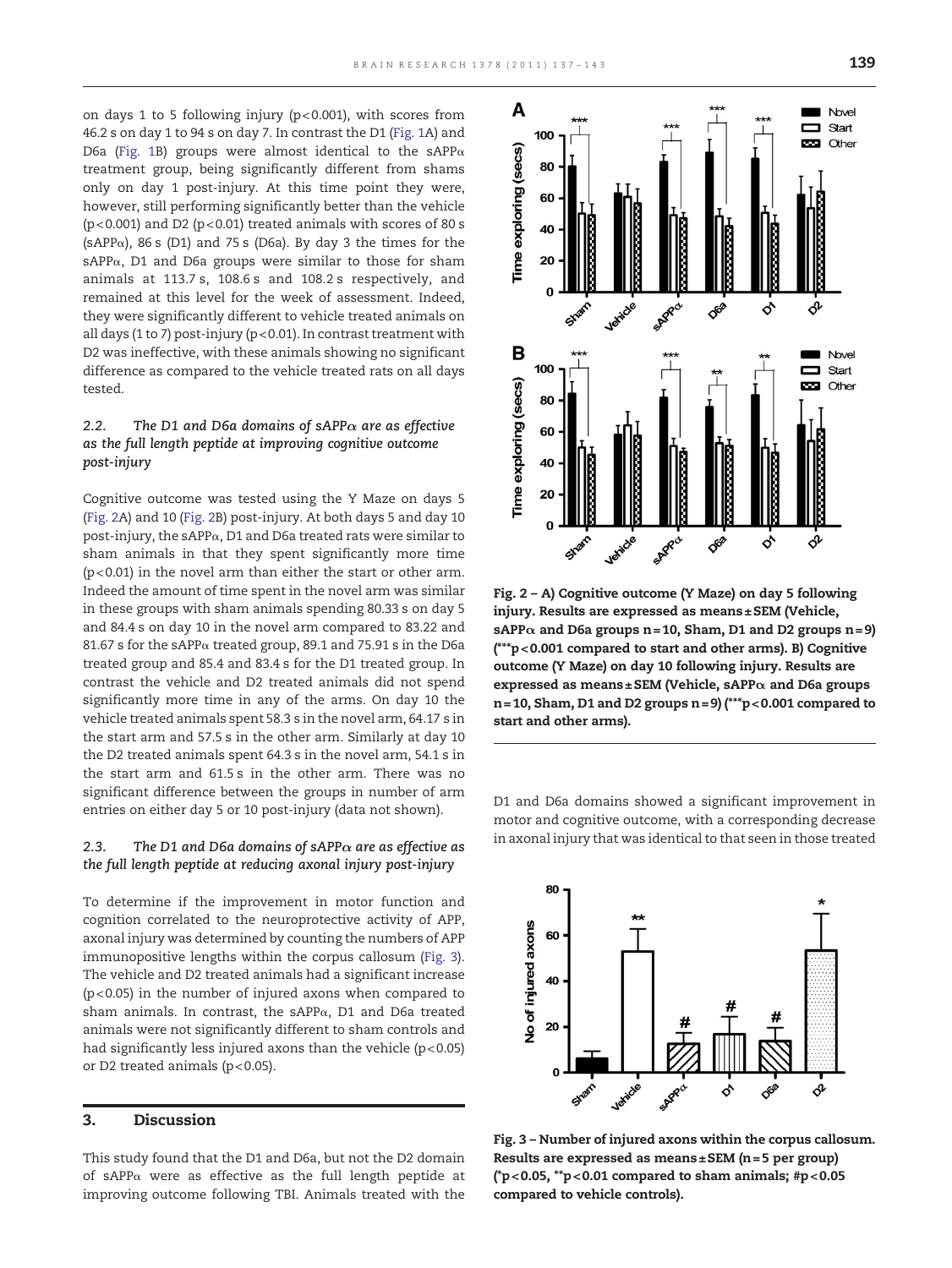with sAPP $\alpha$ . Indeed these animals returned to a sham level of performance on the rotarod by day 3 post-injury and were indistinguishable from shams in their performance in the Y maze. In contrast treatment with the D2 domain had no effect, with these animals performing in an identical fashion to vehicle controls.

The neuroprotective properties of the D1 domain most likely relate to its heparin binding site, which spans residues 96–110 and contains a disulphide bridge [\(Rossjohn et al., 1999\)](#page-6-0). Although this region has not previously been linked specifically to neuroprotective actions, it is known that the binding of this region to heparin sulfate proteoglycans (HSPGs) promotes neurite outgrowth from central and peripheral neurons [\(Small](#page-6-0) [et al., 1994](#page-6-0)). Furthermore, an antibody that binds to this region inhibits functional synapse formation [\(Morimoto et al., 1998\)](#page-5-0) and completely abolishes depolarization induced neurite outgrowth ([Gakhar-Koppole et al., 2008](#page-5-0)).

Similar to D1, the neuroprotective properties of the D6a domain may relate to its heparin binding site which encompasses six basic residues from helices αC and αD of one monomer (Arg-375, His-382, Arg-424, Lys-428, His-432 and His-439) and a conserved Arg-448 from helix  $\alpha$ B' of the second monomer ([Wang and Ha, 2004\)](#page-6-0). This region may regulate intracellular calcium since sAPPα reduces neuronal excitability, stabilizes calcium homeostasis and protects neurons against excitotoxicity, most likely through activation of high conductance potassium channels which hyperpolarize the cell; with these actions were blocked by an antibody that partially covers the heparin binding site ([Mattson et al., 1993\)](#page-5-0). Excessive calcium influx seen with excitotoxicity following TBI activates a number of destructive enzymes which can worsen secondary axotomy [\(Buki and Povlishock, 2006\)](#page-5-0). Thus any reduction in calcium concentration due to the actions of this region would help maintain cytoskeletal integrity and reduce axonal injury. Furthermore, this region also has neurotrophic properties, whereby deletion of amino acids 305–591 abolished the promotion of neurite extension in cells exposed to APP ([Qiu et al., 1995\)](#page-5-0).

Alternatively, the D6a active site may involve the pentapeptide motif 'RERMS' (a.a residues 328–332) which was originally found to be responsible for the growth regulating activity of APP in fibroblasts [\(Ninomiya et al., 1993\)](#page-5-0). The same sequence can promote survival of rat cortical cells [\(Ohsawa](#page-5-0) [et al., 1997; Yamamoto et al., 1994](#page-5-0)). An extended 17 mer peptide enhances synaptic density in the frontoparietal cortex of rats with an associated increase in memory retention [\(Roch](#page-6-0) [et al., 1994](#page-6-0)). The surrounding amino acids may contribute to the biological activity of the RERMS sequence, as neurite extension activity in B103 cells was enhanced with longer sequences, than RERMS alone [\(Jin et al., 1994](#page-5-0)). However, other studies have found that small peptides encompassing the RERMS sequence did not protect cells against glutamate or Aβ toxicity [\(Furukawa et al., 1996\)](#page-5-0) or promote neurite outgrowth in cultured rat neurons ([Ohsawa et al., 1997](#page-5-0)).

The D2 domain, which does not contain a heparin binding site, had no effect on functional outcome or the amount of injured axons following TBI. This supports the model that the protective properties of sAPPα may relate to its heparin binding sites contained within the D1 and D6a domains. Heparin and heparin sulfate are components of the glycosaminoglycan sidechains of proteoglycans which are present in cell membranes, extracellular matrices and basement membranes. The majority of binding sites for APP in the extracellular matrix are these HSPGs [\(Ninomiya et al., 1994](#page-5-0)), with the interaction of APP with HSPGs promoting cell adhesion, neuron–cell or cell–matrix interactions ([Reinhard et al.,](#page-5-0) [2005\)](#page-5-0), which are important for a number of functions including cell signaling and growth. The role of heparin binding sites in facilitating the neuroprotective activities of sAPPα were highlighted by the ability of heparinases to prevent the ability of sAPPα to protect cultured cells from a number of insults including glutamate toxicity and glucose deprivation ([Furukawa et al., 1996](#page-5-0)). In addition, binding of the heparin like molecules glypican and perlecan was capable of inhibiting APP-induced neurite outgrowth, presumably by competing with endogenous proteoglycans which mediate this activity [\(Williamson et al., 1996\)](#page-6-0).

Binding to heparin also appears to induce dimerization, with this phenomenon occurring with an extended version of the D1 domain (D1 and D2 domains) ([Dahms et al.;](#page-5-0) [Soba et al.,](#page-6-0) [2005\)](#page-6-0) and the D6 domain ([Wang and Ha, 2004\)](#page-6-0). This could potentially initiate intracellular signaling cascades important for physiological cellular events, although these have yet to be fully elucidated ([Reinhard et al., 2005\)](#page-5-0). Indeed, the effects of sAPP $\alpha$  may be mediated in part through an interaction with full length membrane bound APP [\(Young-Pearse et al., 2008;](#page-6-0) [Gralle et al., 2009](#page-6-0)), with heparin induced dimerization a possible mechanism of action.

This study shows that the D1 and D6a domains are as effective as full length sAPP $\alpha$  at improving functional outcome and reducing axonal injury following TBI. As the D1 and D6a domains contain heparin binding sites, but the inactive D2 does not, this suggests the neuroprotective ability of sAPPα may relate to its ability to bind HSPGs. Further research on the exact mechanisms on how the binding of sAPPα to HSPGs provides neuroprotection may allow the development of exogenous agents to improve functional outcome following TBI.

#### 4. Experimental procedures

#### 4.1. Induction of traumatic brain injury

A total of 90 adult male Sprague–Dawley rats weighing between 390 and 460 g were randomly assigned into two broad groups, outcome studies ( $n=60$ ) or histological studies ( $n=30$ ). These animals were then further randomly assigned into sham, vehicle control, sAPPα, D1, D2 or D6a treatment groups. Animals were injured using the impact–acceleration model of diffuse traumatic brain injury as described previously [\(Marmarou et al.,](#page-5-0) [1994\)](#page-5-0). Briefly, animals were anaesthetized with isoflurane and the skull exposed by a midline incision so that a stainless steel disc (10 mm in diameter and 3 mm in depth) could be fixed rigidly with polyacrylamide adhesive to the animal's skull centrally between lambda and bregma. The rats were subsequently placed on a 12-cm foam bed and subjected to brain injury by dropping a 450-g brass weight a distance of 2 m onto the stainless steel disc. Previous studies have shown that this level of injury results in moderate to severe functional deficits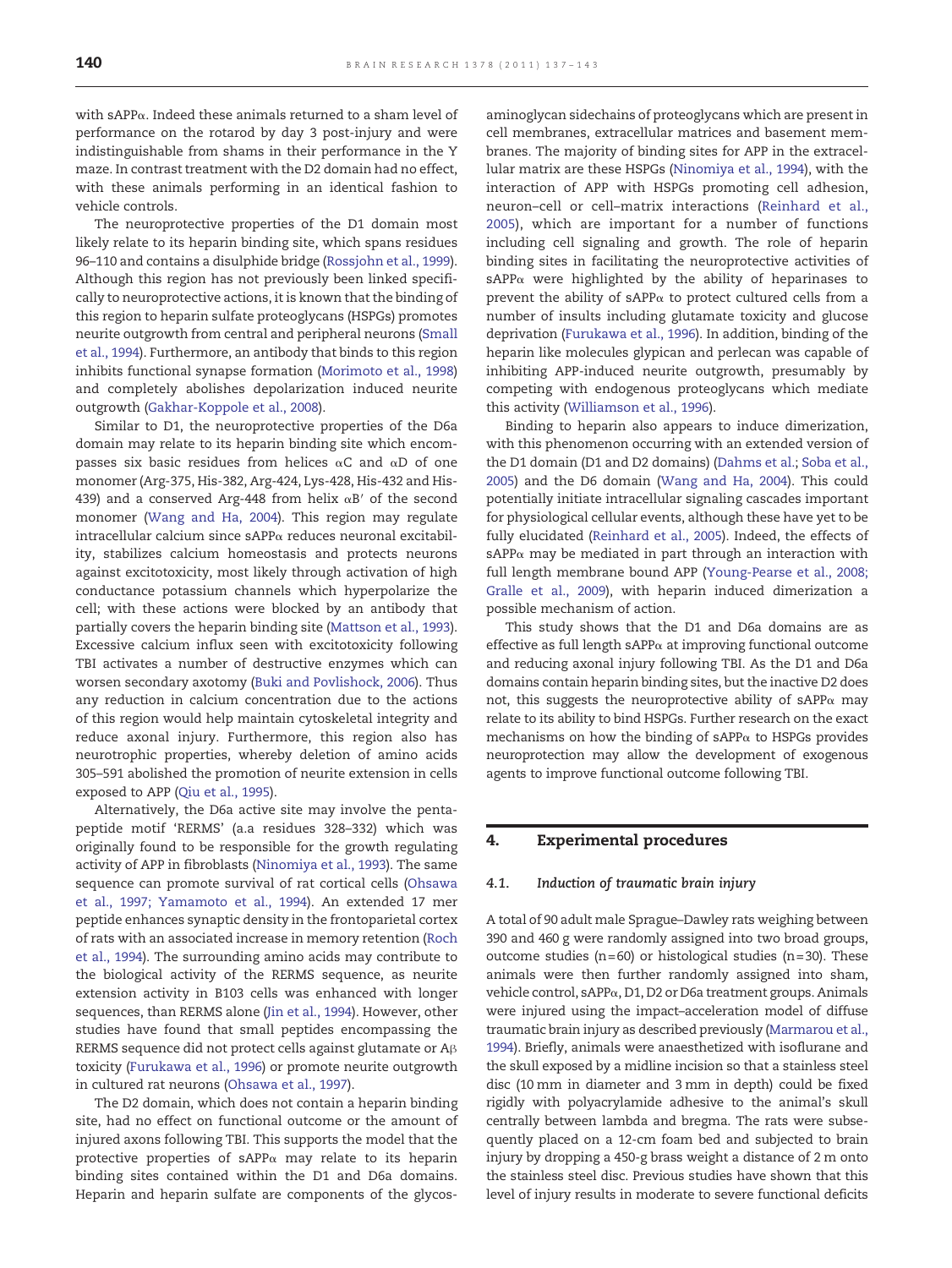[\(Heath and Vink, 1999\)](#page-5-0). Sham operated animals were surgically prepared but were not injured.

Animals were treated with either the D1 (APP28–123), D2 (APP124–189), D6a (APP316–498) domains of sAPP $\alpha$ , the full length peptide (APP18–611) or artificial CSF vehicle (Fig. 4). sAPP $\alpha$ , the D1, D2 and D6a peptides were expressed as a secreted protein in the methylotrophic yeast, Pichia pastoris as previously described ([Henry et al., 1997\)](#page-5-0). They were then purified from the media by anion exchange chromatography using a Hiload Q sepharose column (26 × 12 mm, GE Healthcare, Sweden), followed by affinity chromatography using a Hitrap heparin HP column (5 mL, GE Healthcare, Sweden). 150 μl of either D1, D2, D6a or sAPP $\alpha$  (25  $\mu$ M) was then mixed with 75  $\mu$ L of artificial CSF vehicle [\(Roch et al., 1994; Thornton et al., 2006\)](#page-6-0) prior to administration. This was based on a dose–response study which showed that 25  $\mu$ m of sAPP $\alpha$  was more effective than 2.5, 0.25 or 0.025  $\mu$ M at improving motor outcome (data not shown).

Following injury, and after the animal was stable, the steel disc was removed from the skull and a 0.7 craniotomy performed at the stereotaxic coordinates relative to the bregma: posterior 0.6 mm, lateral 1.5 mm [\(Paxinos, 1998; Thornton et al.,](#page-5-0) [2006](#page-5-0)). A 30-gauge needle attached to a 5-μL syringe was then stereotaxically lowered 4.0 mm then retracted 0.5 mm to facilitate administration into the lateral ventricle. At 30 min post-injury, 5 μL of the appropriate treatment was administered at a rate of  $0.5 \mu L/min$ . The method of administration was selected on the basis of our previous work which showed that administering sAPPα via an intracerebroventricular (ICV) injection improved outcome following TBI [\(Thornton et al., 2006\)](#page-6-0), in line with previous research which used autoradiography to show that ICV administration results in a homogenous distribution of sAPP $\alpha$  throughout the rat brain and a higher concentration compared to shams ([Roch et al., 1994](#page-6-0)). Following the injection, the animal was removed from the stereotaxic device, and the midline incision closed using 9-mm surgical clips. Animals were maintained at a rectal temperature of 37 °C throughout surgery, recovery, and drug administration using a thermostatically controlled heating pad.

#### 4.2. Motor outcome

Motor deficits produced by TBI were assessed using the rotarod, which is used extensively within our laboratory and has been described as the most sensitive test for the detection of motor deficits in rodents ([Hamm et al., 1994](#page-5-0)). The rotarod device consists of a motorized rotating assembly of eighteen 1 mm metal rods, which introduces a grip test component to

the assessment. Rotational speed of the device was increased from 6 to 36 revolutions per minute (rpm) in intervals of 3 rpm every 10 s. The duration in seconds, up to a maximum of 120 s, was recorded at the point when animals had either completed the task, clung to the rods for 2 consecutive rotations without actively walking or had fallen off. All animals were pre-trained daily on the device for 1 week prior to injury and assessed daily for 7 days after injury.

#### 4.3. Cognitive outcome

Cognitive deficits produced by TBI were assessed using the Y maze, which tests spatial and recognition memory and has been shown to be a sensitive test for detecting hippocampal damage in rats ([Conrad et al., 1996](#page-5-0)). The maze consists of three arms with a different object placed at the end of each arm. Distinct spatial clues are located around the maze and kept constant throughout the study in order to allow the rats to orientate themselves and thus differentiate between the arms without examining the objects. Addition of objects provides stimulus for the rats to continue to explore the maze. The arms are arbitrarily designated as the start, other and novel arms, with this randomly alternated among the rats.

In the first phase of the experiment, rats are introduced into the maze in which one of the arms (novel) has been closed and allowed to explore for 3 min. This means that the animals were able to explore the start and other arms, but not the novel arm. An hour later the animals are placed back into the maze in their start arm with all the arms (start, other and novel) open and allowed to explore for another 3 min. This test works on the basis that an uninjured animal will spend more time exploring the novel arm to which they have not been previously exposed, rather than the other two arms. In contrast an injured animal will spend an equal amount of time in each of the arms as they will not remember the maze. In order to remove scent trails the maze was wiped thoroughly with 70% alcohol after each trial. The experimenter was not in the room during the trials, with all trials captured on video, and the number of times each arm was visited and the time spent in each arm analyzed. Animals that did not enter the novel arm during the first part of the experiment were not included.

#### 4.4. Histological analysis

Rats were sacrificed by perfusion at day 3 post-injury. For perfusion, animals were anaesthetized with Isoflurane and given 1 ml of 5000 U heparin IP to prevent coagulation of blood. The thorax was opened to expose the heart and a blunt

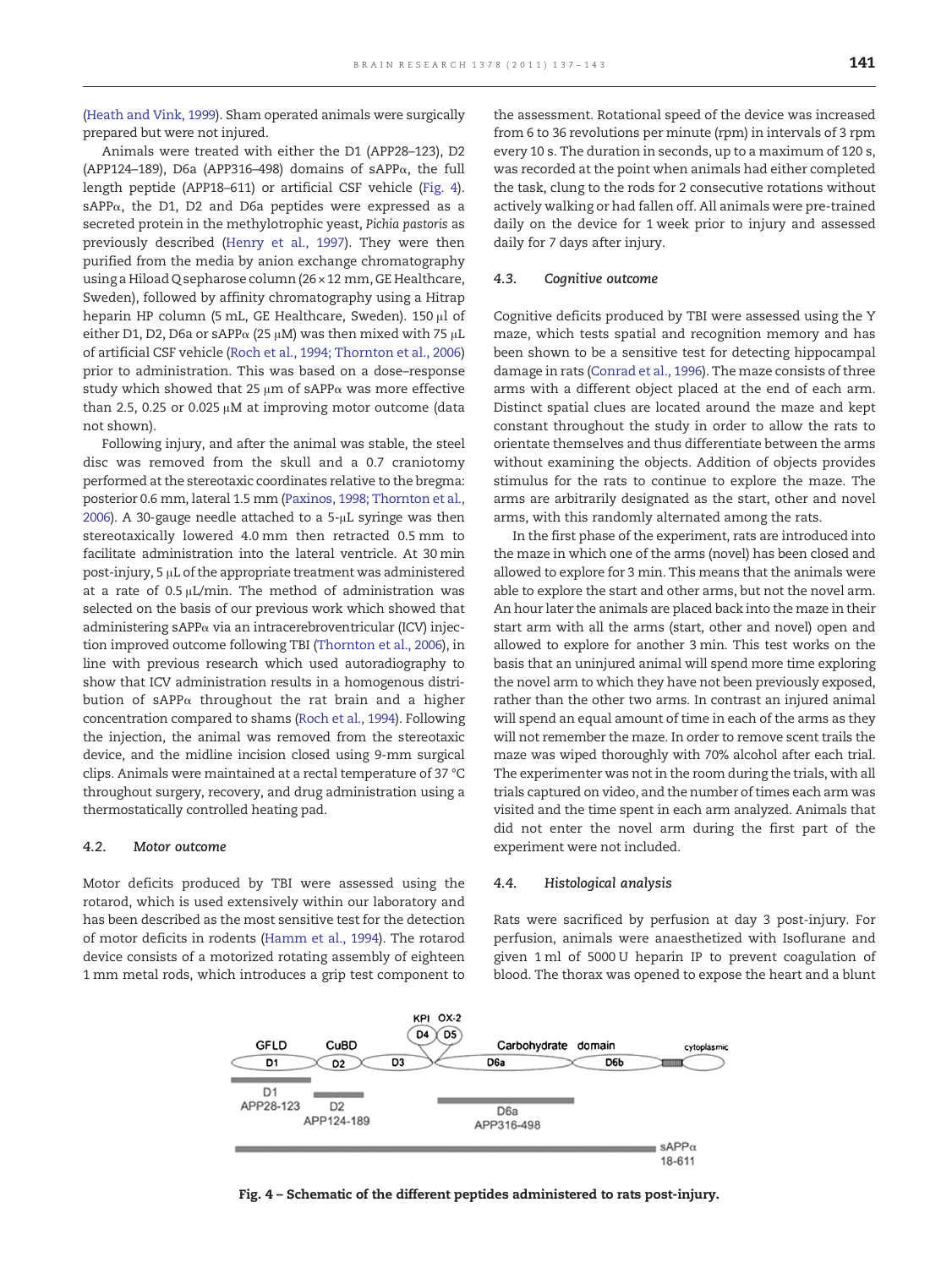<span id="page-5-0"></span>19 G needle inserted into the aorta, with the right ventricle then cut. The animal was transcardially perfused with 10% formalin (pH 7) at room temperature. Upon completion of perfusion the fixed brains were removed and stored in 10% formalin for 3 days. Following this they were cut into 7× 2 mm coronal slices, embedded in paraffin and sectioned into 5 μm coronal sections. For each animal a section was cut from the region −4.5 mm from the bregma, as this was located directly underneath the impact site. These sections were incubated overnight with a 1:1000 dilution of a biotintylated monoclonal antibody specific to APP (Novocastra 122703), followed by secondary antibody (1:250 Sigma-Aldrich) for 30 min at room temperature. Bound antibody was detected with 3,3-diaminobenzidine tetrahydrochloride (Sigma) and sections were counterstained with haematoxylin. All slides were scanned (Nanozoomer, Hamamatsu, Hamamatsu City, Japan) and viewed with the associated software to allow the number of APP immunopositive lengths along the corpus callosum to be counted on 1 slide per animal.

#### Acknowledgments

This study was supported, in part, by a research grant from the Brain Foundation (Australia), and the Neurosurgical Research Foundation (Australia).

The authors declare that they have no conflict of interest.

#### REFERENCES

- Bell, K.F., Zheng, L., Fahrenholz, F., Cuello, A.C., 2006. ADAM-10 over-expression increases cortical synaptogenesis. Neurobiol. Aging 29, 554–565.
- Bramlett, H.M., Dietrich, W.D., 2004. Pathophysiology of cerebral ischemia and brain trauma: similarities and differences. J. Cereb. Blood Flow Metab. 24, 133–150.
- Buki, A., Povlishock, J.T., 2006. All roads lead to disconnection?—Traumatic axonal injury revisited. Acta Neurochir. Wien 148, 181–184.
- Caille, I., Allinquant, B., Dupont, E., Bouillot, C., Langer, A., Muller, U., Prochiantz, A., 2004. Soluble form of amyloid precursor protein regulates proliferation of progenitors in the adult subventricular zone. Development 131, 2173–2181.
- Conrad, C.D., Galea, L.A., Kuroda, Y., McEwen, B.S., 1996. Chronic stress impairs rat spatial memory on the Y maze, and this effect is blocked by tianeptine pretreatment. Behav. Neurosci. 110, 1321–1334.
- Dahms, S.O., Hoefgen, S., Roeser, D., Schlott, B., Guhrs, K.H., Than, M.E., Structure and biochemical analysis of the heparin-induced E1 dimer of the amyloid precursor protein. Proc Natl Acad Sci U S A. 107, 5381-6.
- Enriquez, P., Bullock, R., 2004. Molecular and cellular mechanisms in the pathophysiology of severe head injury. Curr. Pharm. Des. 10, 2131–2143.
- Furukawa, K., Sopher, B.L., Rydel, R.E., Begley, J.G., Pham, D.G., Martin, G.M., Fox, M., Mattson, M.P., 1996. Increased activity-regulating and neuroprotective efficacy of alpha-secretase-derived secreted amyloid precursor protein conferred by a C-terminal heparin-binding domain. J. Neurochem. 67, 1882–1896.
- Gakhar-Koppole, N., Hundeshagen, P., Mandl, C., Weyer, S.W., Allinquant, B., Muller, U., Ciccolini, F., 2008. Activity requires soluble amyloid precursor protein alpha to promote neurite

outgrowth in neural stem cell-derived neurons via activation of the MAPK pathway. Eur. J. Neurosci. 28, 871–882.

- Goodman, Y., Mattson, M.P., 1994. Secreted forms of beta-amyloid precursor protein protect hippocampal neurons against amyloid beta-peptide-induced oxidative injury. Exp. Neurol. 128, 1–12.
- Gralle, M., Botelho, M.G., Wouters, F.S., 2009. Neuroprotective secreted amyloid precursor protein acts by disrupting amyloid precursor protein dimers. J. Biol. Chem. 284, 15016–15025.
- Hamm, R.J., Pike, B.R., O'Dell, D.M., Lyeth, B.G., Jenkins, L.W., 1994. The rotarod test: an evaluation of its effectiveness in assessing motor deficits following traumatic brain injury. J. Neurotrauma 11, 187–196.
- Heath, D.L., Vink, R., 1999. Improved motor outcome in response to magnesium therapy received up to 24 hours after traumatic diffuse axonal brain injury in rats. J. Neurosurg. 90, 504–509.
- Henry, A., Masters, C.L., Beyreuther, K., Cappai, R., 1997. Expression of human amyloid precursor protein ectodomains in Pichia pastoris: analysis of culture conditions, purification, and characterization. Protein Expr. Purif. 10, 283–291.
- Hyder, A.A., Wunderlich, C.A., Puvanachandra, P., Gururaj, G., Kobusingye, O.C., 2007. The impact of traumatic brain injuries: a global perspective. NeuroRehabilitation 22, 341–353.
- Jin, L.W., Ninomiya, H., Roch, J.M., Schubert, D., Masliah, E., Otero, D.A., Saitoh, T., 1994. Peptides containing the RERMS sequence of amyloid beta/A4 protein precursor bind cell surface and promote neurite extension. J. Neurosci. 14, 5461–5470.
- Maas, A.I., Roozenbeek, B., Manley, G.T., Clinical trials in traumatic brain injury: past experience and current developments. Neurotherapeutics. 7, 115-26
- Marmarou, A., Foda, M.A., van den Brink, W., Campbell, J., Kita, H., Demetriadou, K., 1994. A new model of diffuse brain injury in rats. Part I: Pathophysiology and biomechanics. J. Neurosurg. 80, 291–300.
- Masliah, E., Westland, C.E., Rockenstein, E.M., Abraham, C.R., Mallory, M., Veinberg, I., Sheldon, E., Mucke, L., 1997. Amyloid precursor proteins protect neurons of transgenic mice against acute and chronic excitotoxic injuries in vivo. Neuroscience 78, 135–146.
- Mattson, M.P., Cheng, B., Culwell, A.R., Esch, F.S., Lieberburg, I., Rydel, R.E., 1993. Evidence for excitoprotective and intraneuronal calcium-regulating roles for secreted forms of the beta-amyloid precursor protein. Neuron 10, 243–254.
- Morimoto, T., Ohsawa, I., Takamura, C., Ishiguro, M., Nakamura, Y., Kohsaka, S., 1998. Novel domain-specific actions of amyloid precursor protein on developing synapses. J. Neurosci. 18, 9386–9393.
- Ninomiya, H., Roch, J.M., Sundsmo, M.P., Otero, D.A., Saitoh, T., 1993. Amino acid sequence RERMS represents the active domain of amyloid beta/A4 protein precursor that promotes fibroblast growth. J. Cell Biol. 121, 879–886.
- Ninomiya, H., Roch, J.M., Jin, L.W., Saitoh, T., 1994. Secreted form of amyloid beta/A4 protein precursor (APP) binds to two distinct APP binding sites on rat B103 neuron-like cells through two different domains, but only one site is involved in neuritotropic activity. J. Neurochem. 63, 495–500.
- Ohsawa, I., Takamura, C., Kohsaka, S., 1997. The amino-terminal region of amyloid precursor protein is responsible for neurite outgrowth in rat neocortical explant culture. Biochem. Biophys. Res. Commun. 236, 59–65.
- Paxinos, G.W.C., 1998. The Rat Brain in Stereotaxic Coordinates. Vol. Academic Press, San Diego.
- Qiu, W.Q., Ferreira, A., Miller, C., Koo, E.H., Selkoe, D.J., 1995. Cell-surface beta-amyloid precursor protein stimulates neurite outgrowth of hippocampal neurons in an isoform-dependent manner. J. Neurosci. 15, 2157–2167.
- Reinhard, C., Hebert, S.S., De Strooper, B., 2005. The amyloid-beta precursor protein: integrating structure with biological function. EMBO J. 24, 3996–4006.